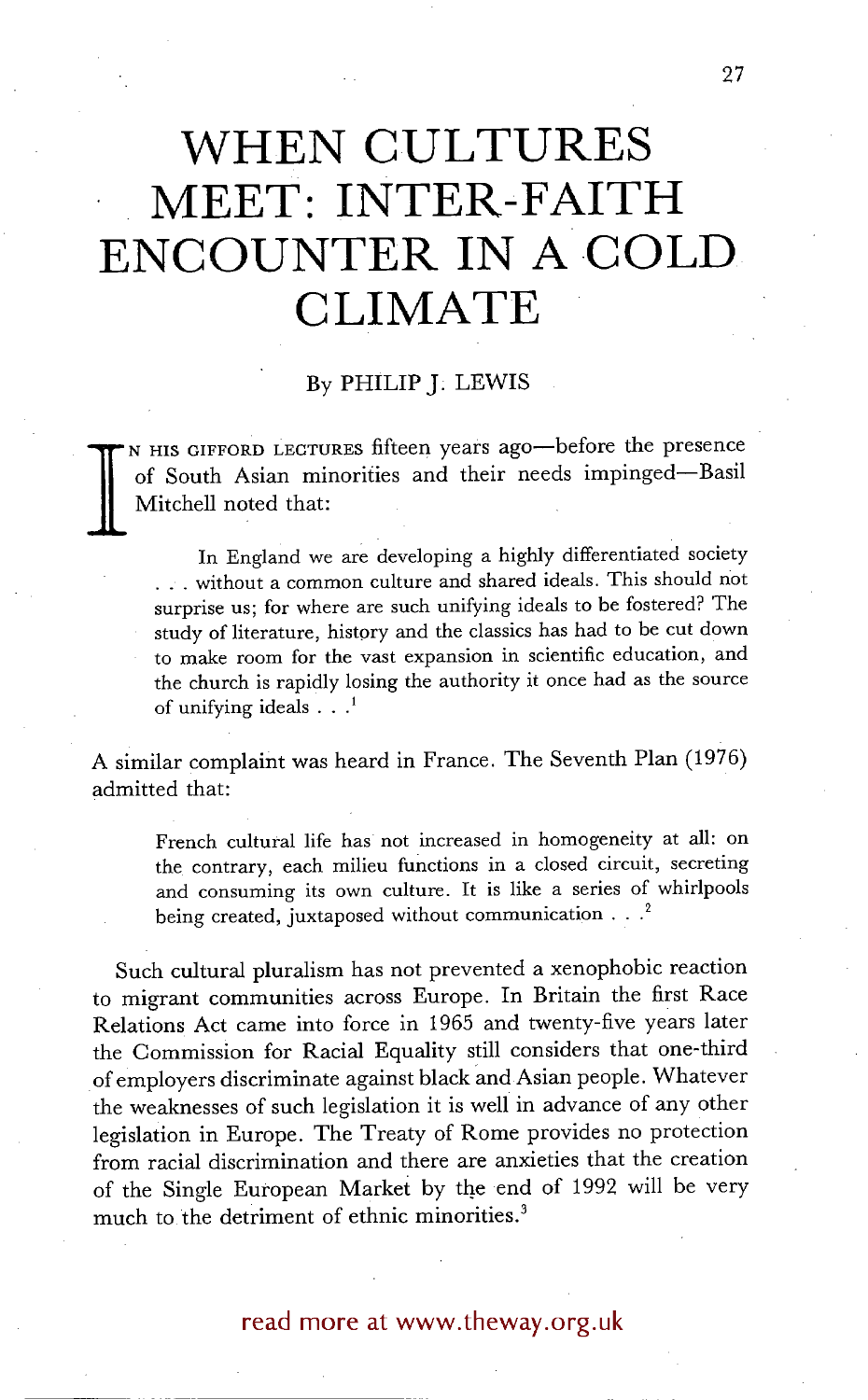#### 28 WHEN CULTURES MEET

Across Europe the political right are capitalizing on fear of Islam. In France in October 1989 the insistence of a college principal that three Muslim girls must remove their headscarves triggered an acrimonious debate around the need to preserve the principles of republican *laicité*. The debate was soon generalized into a discussion of immigration and the future cultural identity of France. What is particularly disturbing is that:

Immigrants are seldom popular, but ... western Europe finds Muslim immigrants particularly indigestible. In large measure, this is because Islam had alienated the European left--the natural friends and protectors of immigrant communities of every kind .... The war between Christendom and Islam may have experienced a long truce, but it is . . . in the very bones of many Europeans. As Europe secularises, we are happy enough to do without Jesus, but we far more strongly don't want Allah in his place. When these ancient prejudices coincide with the more ordinary.., nativist rejection of foreign newcomers . . . the result is *an explosive act of self-definition. 4* 

The danger that Islam will replace communism as the enemy in the terms of which we define ourselves is far from fanciful. In 1966 Roy (now Lord) Jenkins, as Home Secretary in the Labour Government, defined 'integration not as a flattening process as assimilation but as equal opportunity, coupled with cultural diversity, in an atmosphere of mutual tolerance'.<sup>5</sup> This definition encapsulated the aspirations of many who sought to make space for ethnic minorities in Britain. The same Lord Jenkins, at the height of the *Satanic verses* affair, could muse that 'in retrospect we might have been more cautious about allowing the creation in the 1950s of substantial Muslim communities here' but took heart from the thought that 'by far the most unacceptable threat comes not from Bradford . . . but from Teheran'!6

This secular Muslimphobia is seen with clarity in Fay Weldon's pronouncements and writings. In a recent pamphlet she writes:

The Koran is food for no-thought. It is not a poem on which a society can be safely or sensibly based . . . It gives weapons and strength to the thought police—and the thought police are easily set marching, and they frighten  $\ldots$ .

Ms Weldon chided the Church for its tolerance and asked, rhetorically: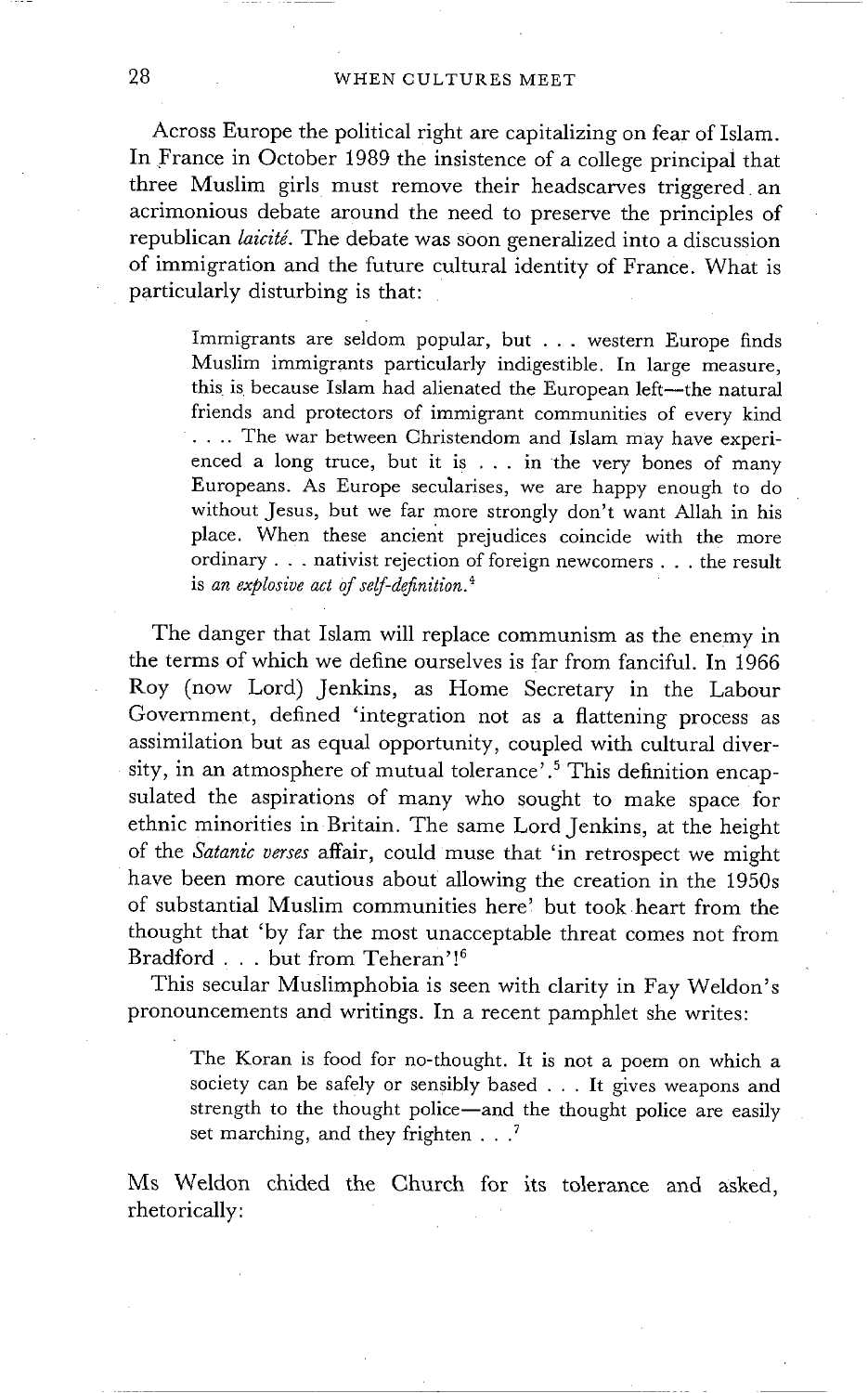Was the church prepared to say our God is the one true God; we believe in Jesus the Son of God who is counted out by Mohammed the Prophet, and we can't have thati No they are not.<sup>8</sup>

Ms Weldon, with her ominous 'we can't have that' seems to be urging Christians to have a re-run of the crusades. In British history one has probably got to go back to the tradition of antipopery in Victorian England for an equivalent polemic informed by such ideological vehemence and contempt. Even the Liberal Gladstone could succumb to anti-Catholic rhetoric. 'Liberal principles were no bar when the adversary was believed to be essentially illiberal.'<sup>9</sup>

#### *Anglo-Jewry: a model for other ethnic minorities?*

Muslim commentators in Britain often look to the Anglo-Jewish community as 'a good example of political integration $i^{10}$  and therefore a possible model for themselves. From the outside they seem to be a community which has succeeded in retaining their distinctive religious and cultural identity, while enjoying considerable success in the mainstream of British economic, political and cultural life. They have an articulate religious and lay leadership in their Chief Rabbinate and Board of Deputies and an impressive educational and charity network. Such achievements are the more creditable given a background of anti-Semitism.

Stephen Brook's insider perspective suggests rather a community increasingly worried about the allure of assimilation, which arguably accounts for as much as half the community. Brook, in his study; entitled *The club, the Jews of modern Britain,* argues that, as a response to fears of assimilation, more Jews are joining ultra-Orthodox groups, which is generating an increasing intra-Jewish intolerance, a narrowing of cultural horizons, with separate educational institutions as a vehicle for a 'deliberate and very successful attempt to erect the strongest possible defences against the encroachment of the host society'.<sup>11</sup> Brook insists that the 'philistinism and intolerance within the fold have persuaded countless gifted Jews to direct their energies away from the community'.<sup>12</sup>

Brook is clearly pessimistic about the future and worries that it is

hard to envisage a generation of Jewish intellectuals that could restore the cultural vitality of the community-and I'm not talking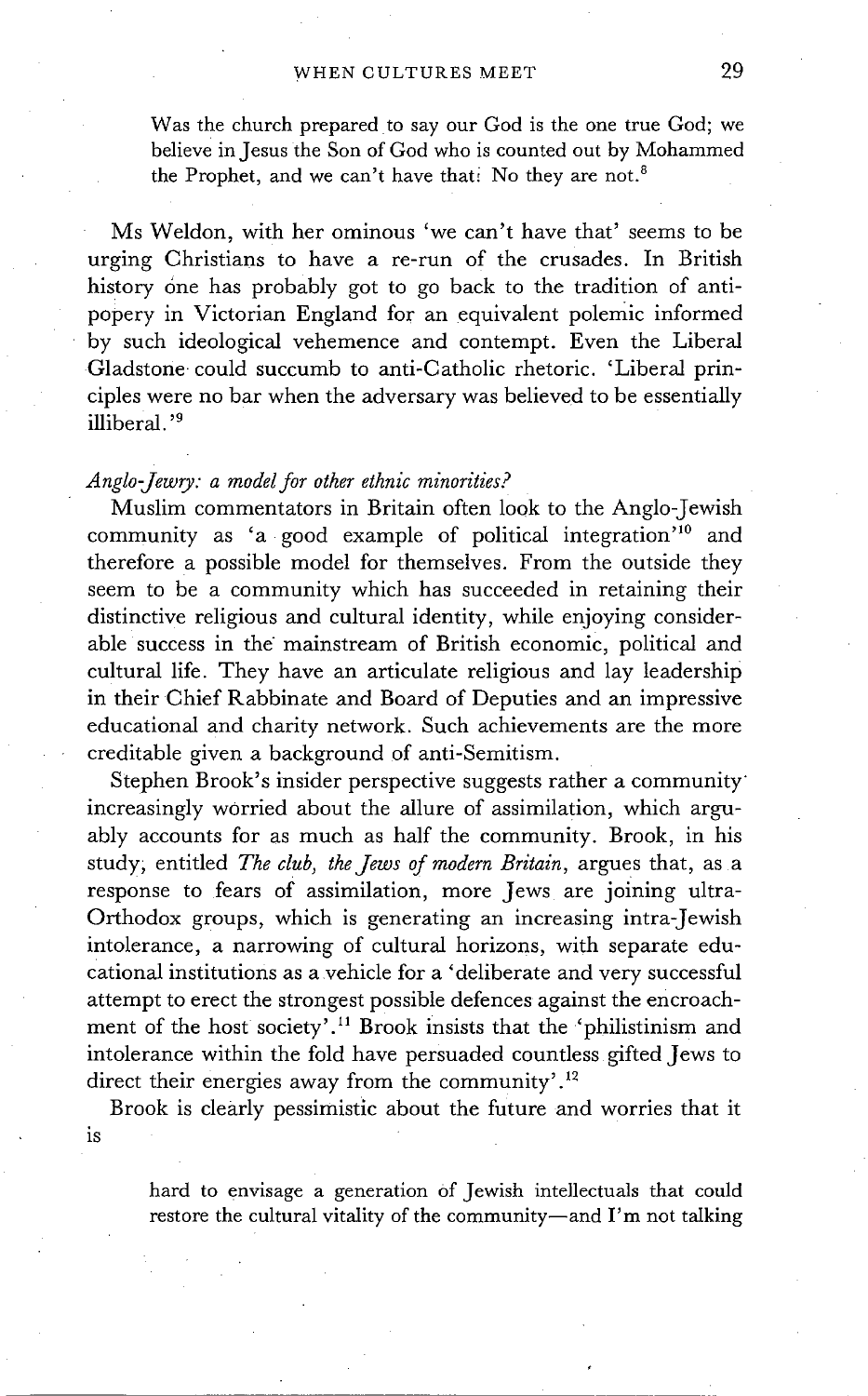about Israeli dancing and baking Purim cakes. Scan the cultural pages of the *Jewish Chronicle,* and weep. The standard of critical writing is ... abysmal . .. [and] it rarely peeks at the world outside. 13

Brook's sombre analysis of the anxieties and developments within Anglo-Jewry today is instructive. If an old and established religious community in Britain, with a shared European history, has difficulty in preserving its distinct identity, leading to sections of it minimizing interaction with non-Jews and developing a separate, institutional nexus, then the difficulties new migrants to Britain will face are considerable. Not least because, for many Muslims especially, their 'experience of Europe [has] been from the outside and primarily as an adversary'.<sup>14</sup> Further, if Brook is right that most Britons are simply indifferent to Jews, Muslims are increasingly the object of sustained, adverse media coverage, locally and internationally, and highly visible, since the majority are from South Asia, and therefore ethnically distinct.

#### *Modernity as a corrosive of religious certainty*

The sociologist Peter Berger in his study, *The heretical imperative contemporary possibilities of religious affirmation, writing in an American* context, observed that there are

very few individuals . . . for whom being Jewish had the quality of a taken-for-granted fact . . . all the individual had to do to get out of his alleged Jewish destiny is to walk and take the subway. Outside, waiting, is the emporium of life-styles, identities, and religious preferences that constitute American pluralism. 15

If choice rather than givenness, on the level of meaning, is one component of modernity, another is the right and dignity of the individual against his/her family and community. It is significant that the Home Office Minister of State, John Patten, at the height of the *Satanic verses* storm, wrote an open letter to leading British Muslims, in which he insisted that

The important principle, and the only one the Government and the law can protect, is that individuals should be free to choose their own faith and to worship without interference . . .16

One commentator had pertinently remarked that whatever else the *Satanic verses* affair is about it involves a debate about the values which inform modern liberal societies,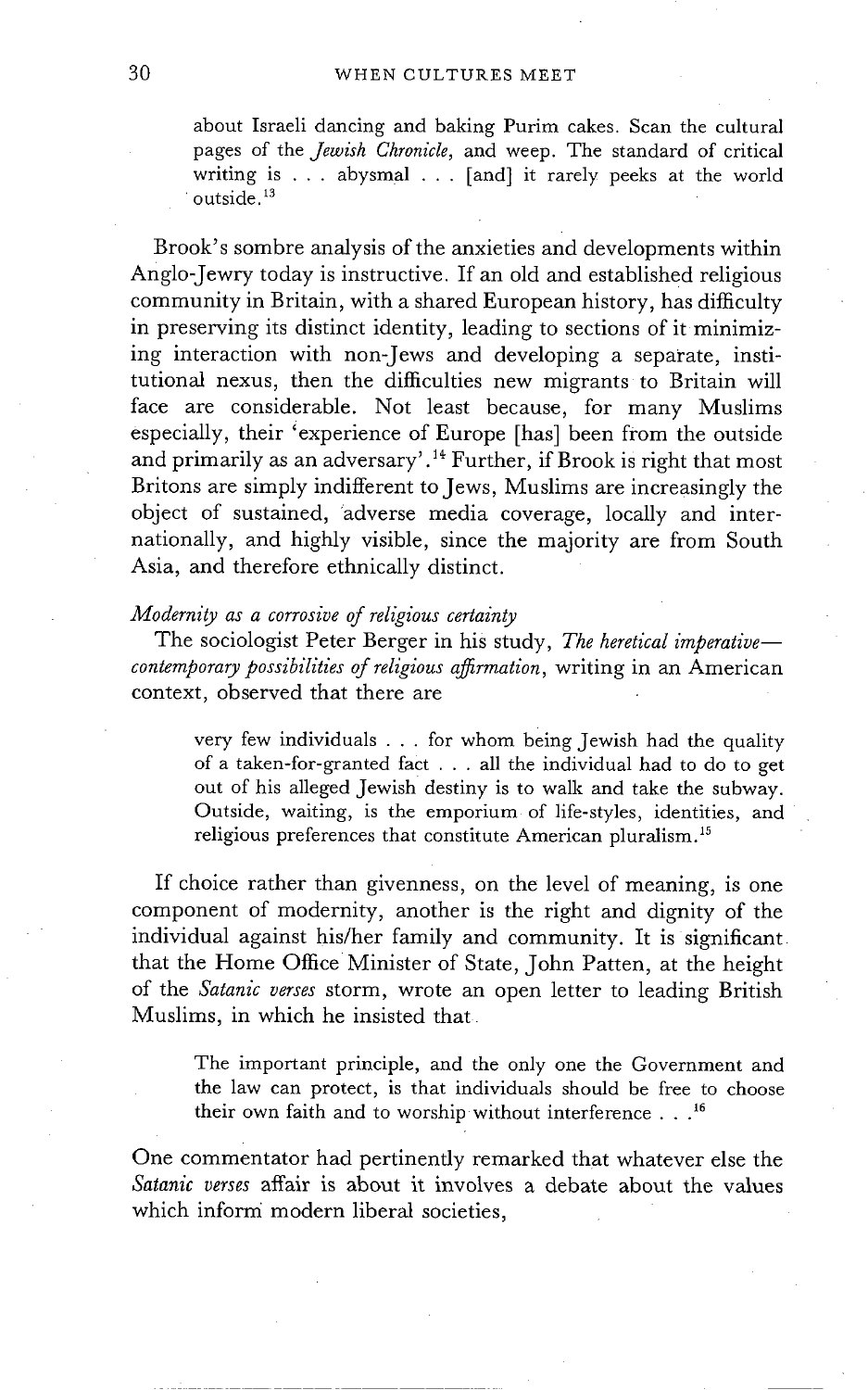a debate in which liberal culture, with its emphasis on rationality, choice, and the sovereignty of the individual, is pitted against cultures which emphasise sanctity, tradition and group identity.<sup>17</sup>

To live with such choices can breed insecurity as so often the hidden message of pluralism seems to be relativism. It is not surprising that in all the world religions there is an increasing constituency for what is usually dubbed 'fundamentalism'—understood as 'a system of beliefs and practices which treat scriptural absolutism as *the* way to counter the pluralism and relativism engendered by modernity'. 18 Because 'it is a claim to certainty in the context of a knowledge of competing 'certainties and wider scepticism<sup>'19</sup> such religiosity has little interest in inter-faith encounter but rather generates a polemical literature at the other's expense. When the bearers of a religious tradition are migrant workers and their children and grandchildren who experience racial and ideological exclusion, the difficulties for inter-faith meeting become acute.

### *Muslims in Bradford." from myth to reality*

In an article in *The Sunday Times,* the political editor informs us that 'so far as Bradford is concerned the line has been held against Muslim fundamentalists who want to . . . bolster ethnic separatism'.<sup>20</sup> Islam is presented as an uncompromising monolith, with Muslims in Bradford seen as part of a homogeneous community, intent on establishing a theocracy! The term 'fundamentalist'—never defined, as if its meaning is self-evident— 'is now part of the journalist's lexicon when it comes to writing about Islam. On the other hand, there are some Muslim apologists who insist that the West and Islam are bi-polar realities inevitably locked into conflict and who welcome events in Bradford as radicalizing young Muslims.

The generality of Britain's Muslim community, however, do not strike such rejectionist, ideological stances. The majority belong to a 'a semi-industralised, newly urbanised working class community that is only one generation away from rural peasantry'.<sup>21</sup> Muslims in Bradford have only been here in any numbers for some thirty years. The first mosque-a simple house-mosque--was opened in 1959. The elders largely migrated from rural, undeveloped areas in Pakistan and a minority from rural Bangladesh and India. Only a couple of hundred came as political refugees from East Africa.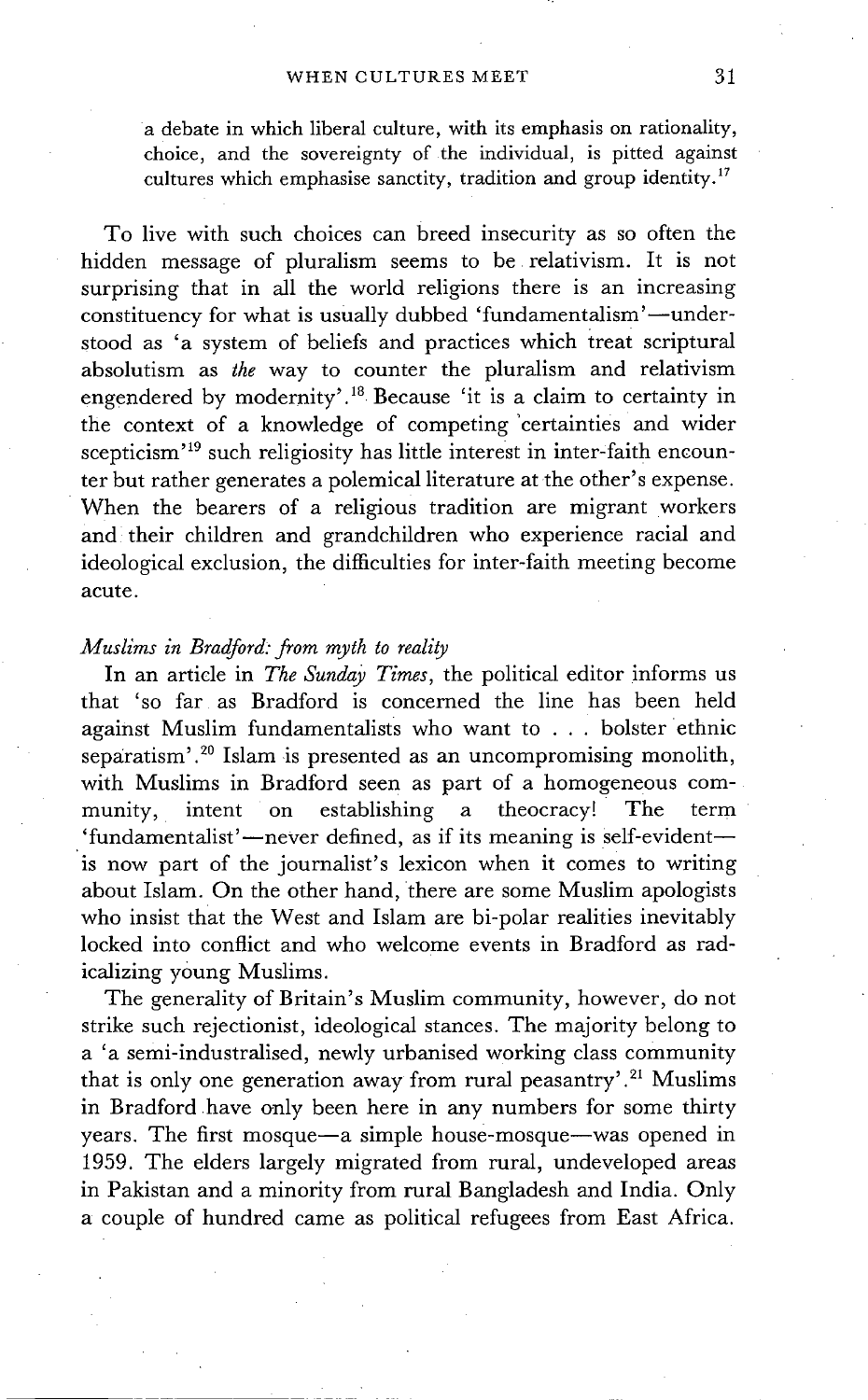The majority live in four of the inner city wards, in relatively encapsulated communities. The elders suffered greatly from the recession which particularly hit the Bradford textile industry, where many worked.

The community numbers about 50,000, or 1 in 9 of the population of the metropolitan district. It is a disproportionately young community accounting for 23% of the district's school children. The elders are worried by inter-generational stresses. The majority of the youngsters are educated, English-speaking and urban and thus relate to a different degree to the three social and cultural worlds they share with their parents: the world of rural Pakistan to which most elders are still very attached; the Pakistani community in Bradford and the wider non-Muslim society. Most of the imams in the mosques continue to be imported from South Asia--only one of the Muslim 'denominations' has established local, Islamic seminaries in Britain, given limited resources. What worries many of the Muslim elders is that very few of their young men go regularly to the mosque. One obvious reason is that many of the imams do not have much English nor an understanding of British society. Thus they are unable to enter the world of the youngsters, whom they are teaching in the mosque schools.

In all there is only limited interaction between Muslims and non-Muslims. The Muslim community now lives largely in selfcontained Muslim areas, where an infrastructure of community facilities exist e.g. mosque-school, halal butcher, Hindi/Punjabi video shop, community centre. Bradford's schools are increasingly mono-ethnic with twenty-seven 90% + Asian intake (this latter includes some of the city's Hindu and Sikhs). Among many of the elders understanding of English remains rudimentary, especially among women. There is also anxiety at the perceived permissiveness of the majority community, which strengthens their desire to minimize social contacts.

If Bradford now has some thirty-four mosques, mainly housemosques in terraced housing, or disused churches, cinemas and warehouses, few have benefited from foreign funding. Only three are in the *Wahhabi* tradition of Saudi Arabia, a reform movement opposed to the traditional world of Muslim saints and shrines. It is to this latter tradition that the majority of Bradford's mosques belong; a tradition itself sub-divided into two mutually antagonistic ~denominations'. In all Bradford's Muslims are divided along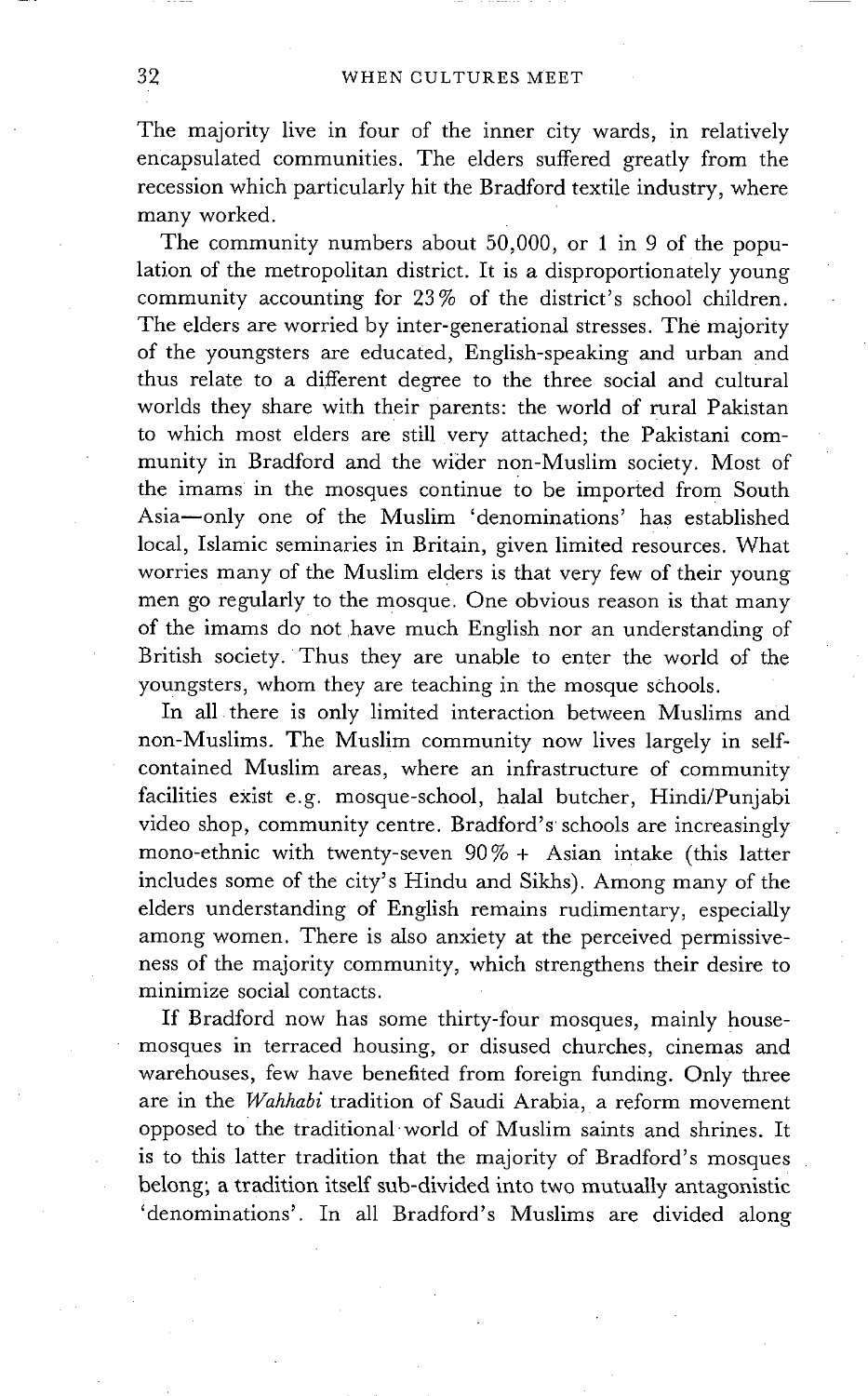sectarian and ethnic lines. However, their sense of being a beleaguered minority has enabled them to work together, on a limited agenda of shared concerns, under an umbrella organization set up in 1981, the Bradford Council for Mosques.

The sense Muslims have of being on the defensive is well communicated by the Director General of the Islamic Foundation in Leicester, an Islamic research centre, when he asks:

Should . . . we accept to live as a grudgingly accepted minority sub-culture, always under siege, always struggling to retain the little niche it has been allowed to carve out for itself? That perhaps is the destiny to which most of us seem resigned . . . especially today the odds are heavily stacked against [us] ... through institutions like omnipotent state, omnipresent media, compulsory school system, the tentacles of the dominant culture reach every heart and mind.<sup>22</sup>

This defensive stance is also evident in the popularity of the audio and Video cassettes of the anti-Christian controversialist from South Africa, Mr Ahmad Deedat, who visits Britain almost annually for stage-managed debates of a polemical sort with selected Christians. His polemic includes Hindus and Jews--recently *The Muslim News* contained a report that Mr Deedat's organization, the Islamic Propagation Centre, was being investigated by the Charity Commission for possible breaches of its charitable status caused by the distribution of 'virulently anti-Jewish literature'. 23

#### *Challenge to the Churches*

Archbishop John Habgood of York in his many writings has always insisted that one of the values of a national Church is that it can act as an antidote to nationalism and a little-Englander mentality, because a Church which is true to itself can never just be Church of the nation. It is vital that all Churches learn to affirm the fact that they are already multi-racial and multi-cultural. This is a vital at a time when xenophobia, racism, anti-Semitism and Muslimphobia are pervasive.

To affirm the social fact that our Churches are multi-racial and multi-cultural is by no means easy. *Learning from diversity,* the report of the working party on Catholic education in a multiracial, multicultural society published in 1984, has a revealing appendix, entitled, 'A Minority Experience-The Irish'. What is astonishing is that most Catholic schools have between 20% and 50% of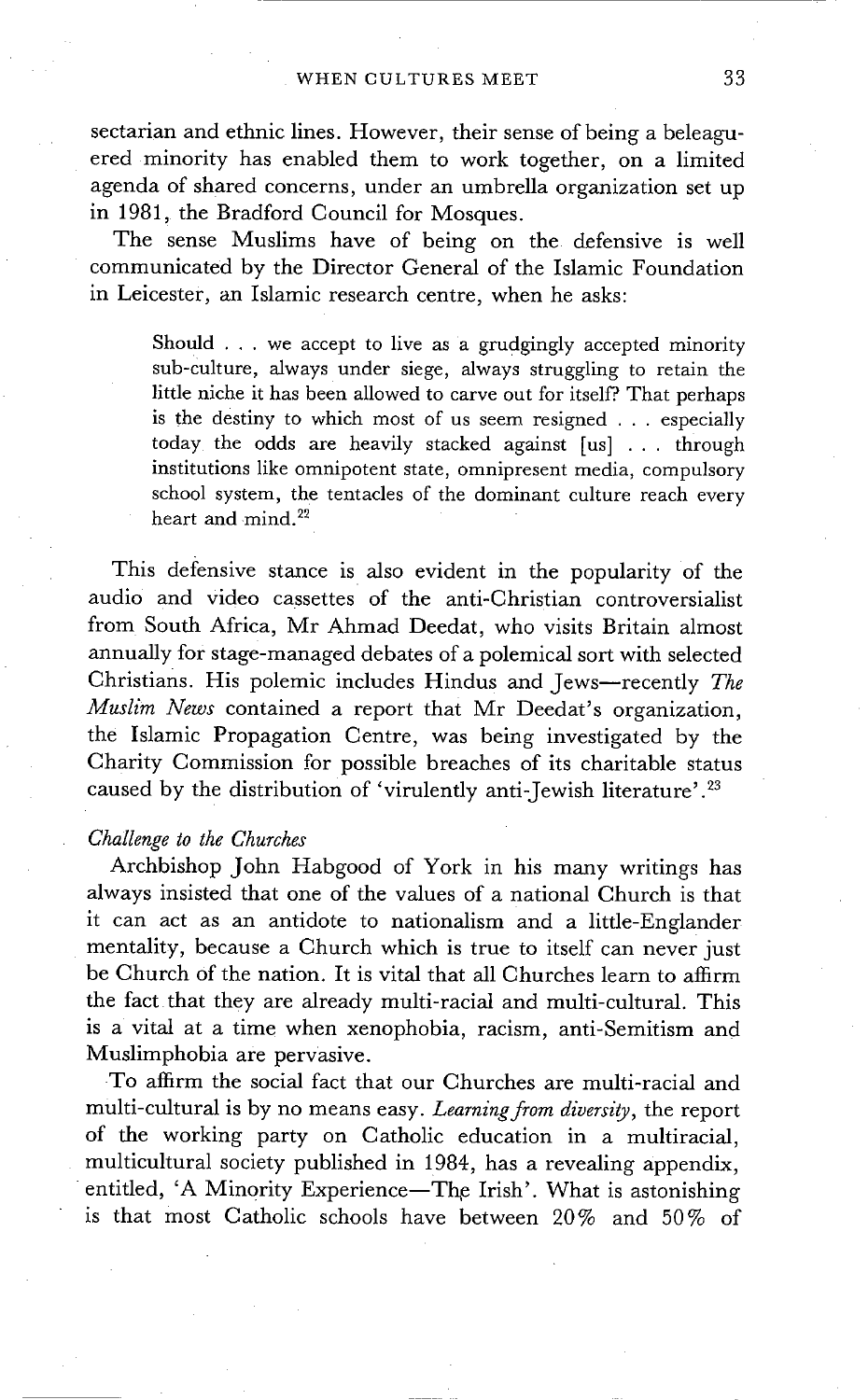children from Irish backgrounds and yet few reflect this fact in their curriculum:

At another school, a sixth form girl passionately defended her Irishness, which she said was ignored unless a scapegoat was needed, for example when the IRA was in the news . . . Although the 'Irish question' had been discussed in social studies in some schools, this was generally in the context of violence in Northern Ireland. Surprisingly, we found that Irish history was rarely taught  $\cdot$   $^{24}$ 

The fact and contribution of Christians from African and Afro-Caribbean backgrounds in our Churches is also only slowly being acknowledged:

**• . .** a recent study in the diocese of Birmingham showed that around 10 per cent of practising Anglicans were black, and that in six Birmingham churches they were the majority, while in 15 per cent of churches they formed between 40 and 85 per cent of the congregation. But the presence of black people is not reflected in their place within the leadership and power structures of the Church  $\ldots^{25}$ 

If Churches are only slowly acknowledging and affirming their own multicultural and multiracial composition, it is hardly surprising that there is still considerable confusion as to how to respond to the presence of other faith communities. This is not simply because there is indifference or suspicion among members of other faith communities. Islam, unlike Judaism or Hinduism, is a missionary tradition and 'some Muslims in Britain ... are the first migrants in Britain for almost a millennium who, rather than adopting the ways of Britons, fondly hope that they make Britons like themselves'.<sup>26</sup> Europeans cannot ignore the fact that from the very birth of Christendom Islam 'threatened the legitimacy of both the theological and political dimensions of Christianity'. 27

The fact that most Muslims in Britain are, in fact, relatively powerless and at the receiving end of racial harassment necessitates the holding together of two concerns: racial justice and inter-faith meeting. As the *Satanic verses* affair unfolded, it became apparent that the race relations constituency found it very difficult to deal with the issue, in part, because throughout the 1980s the temptation was to homogenize Hindu, Sikh, Muslim and Afro-Caribbean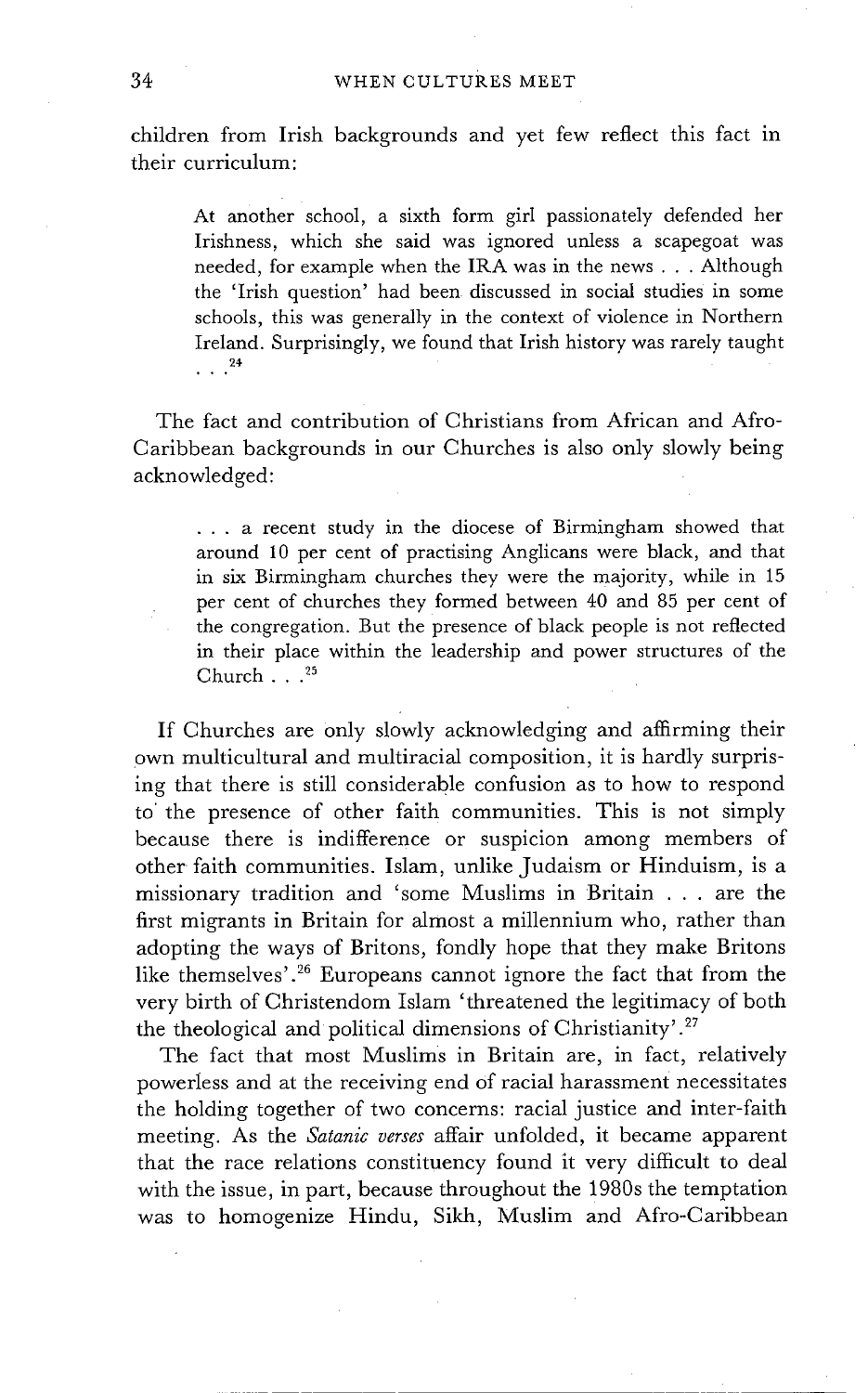into such categories as black or Asian and thereby discount the importance of religion in individual and community identity. This is one reason why the Bishop of Bradford was able to act as an honest broker in the city, keeping a dialogue alive between Muslim community leaders and civic and political leaders at a time when Muslim and non-Muslim were polarizing into mutual incomprehension and anger.

Shared religious commitment can, thus, in certain circumstances facilitate Muslim-Christian meeting. This is evident, too, with regard to Anglican and Catholic schools. Many Muslim parents seek places for their children in them since they prefer a religious ethos to a secular ethos, assumed to obtain in the rest of the state sector. Other points of meeting exist between Christians and Muslims: many Christians are involved voluntarily in teaching English to Asian migrants; inter-faith groups now exist across the country<sup>28</sup> and from their inception, over twenty years ago, Christians have been active in Community Relations Councils-recently renamed Racial Equality Councils.

Perhaps Archbishop John Habgood is right to insist that the continued pervasive presence of Christianity in the nation's life is the best guarantee that space and sensitivity will be shown to minority religious and cultural tradition:

**• . .** a single nation cannot give equal weight to Friday, Saturday and Sunday as days of rest. The political solution towards which some are trying to take us is to say 'abandon this idea of one special day, and let everybody choose'. The Christian lobbies have fought this . . . on two grounds . . . first that such a policy would effectively signal that Christianity no longer has a major role in our culture; and secondly that all faiths would in the long run be losers. At present the existence of officially-recognised Christian holy days as part of our general culture brings to public awareness the need of other faiths to be given space for their own observances within their own communities. The British pattern, in other words is that of a major cultural influence, Christianity, tolerating and affirming sub-cultures, while providing the general religious environment in which they can be accepted and understood.<sup>29</sup>

### *A precarious yet vital venture*

Sir Michael Howard, recently retired as Regius Professor of Modern History at Oxford, in a lecture delivered at the Royal Institute of International Affairs, observed that: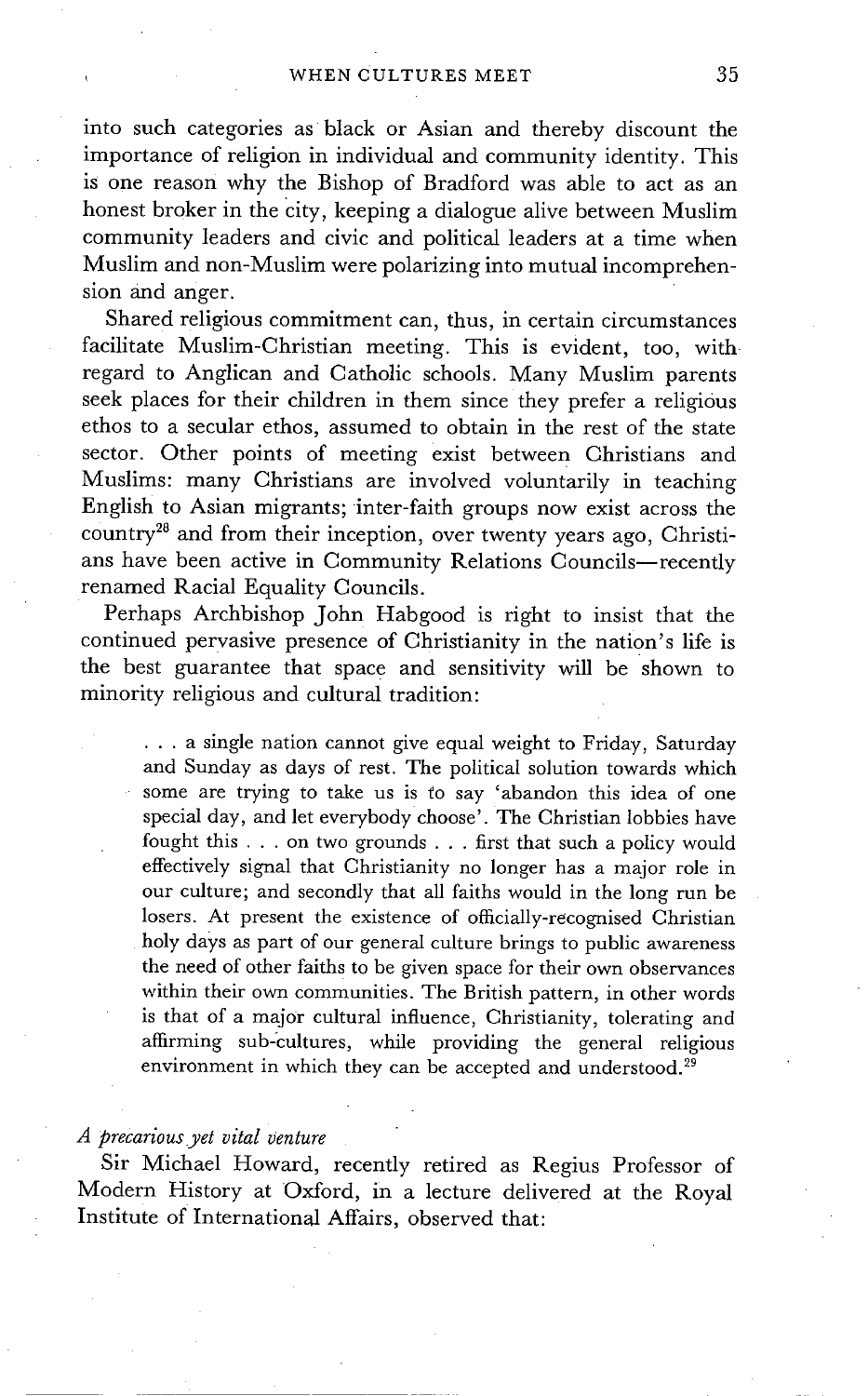#### 36 WHEN CULTURES MEET

The problems which confronted my generation, though alarming, were fairly simple ones, requiring the application of traditional virtues and values. Those which I see ahead are more complex. They involve the structure and cohesion of our own societies . . . the problem of maintaining a sense of identity and consensus in multi-cultural communities in a world of instant communications  $\ldots$  and a sense of purpose.<sup>30</sup>

To Bishop Kenneth Cragg, who has devoted his life to the study of Islam and improved Christian-Muslim relations, belongs the last word:

Majority faiths have to respond generously and effectively to the demands made upon their social and legal institutions by the needs and aspirations of minority groups . . . Religion . . . cannot well be contemporary unless it be inter-religious in awareness and temper . . . [However] we need also to be sufficiently aware of the danger present in easy language about pluralism in society. Multiform culture is liable to be a dubious concept . . . For the things which constitute human identity--whatsoever identity it be-are so bonded in birth, history, geography, law, time and place, as to be capable of conceding pluralism only by patient and discerning response, never by negligence or bland sentiment. It is here that historic faiths have so keen a test in the constraints and confusions of co-existence. The inter-play of identity and hospitality is a precarious thing . . . For faiths are not reducible to genial compatibles. 31

#### NOTES

*I Morality, traditional and secular: the dilemma of the traditional conscience* (O.U.P., 1980), p 23. 2 Quoted in Zeldin, Theodore: *The French* (Fontana, London, 1984), p 362.

<sup>3</sup> See Gordon, Paul: Fortress Europe? The meaning of 1992 (Runnymede Trust, London, 1989).

4 Johnson, R. W.: 'Wars of Religion', *New Statesman & Society* (15 December 1989), p 14.

5 Jenkins, Roy: *Essays and speeches* (Collins, London, 1967), p 267.

*6 The Independent,* 4 March 1989.

*7 Sacred cows, a portrait of Britain post-Rushdie pre-Utopia* (Chatto & Windus, London, 1989), pp 6-7.

8 'Sackcloth & ashes', Channel 4, 30 March 1989.

9 See Norman, E.R.: *Anti-Catholicism in Victorian England* (George Alien and Unwin Ltd, London, 1968), pp 21-2.

l0 Anwar, Muhammad: *Race and politics* (Tavistock, London, 1986), p 151.

*11 The club, the Jews of modern Britain* (Pan Books, London, 1990), p 239.

*12 Ibid.,* p 411.